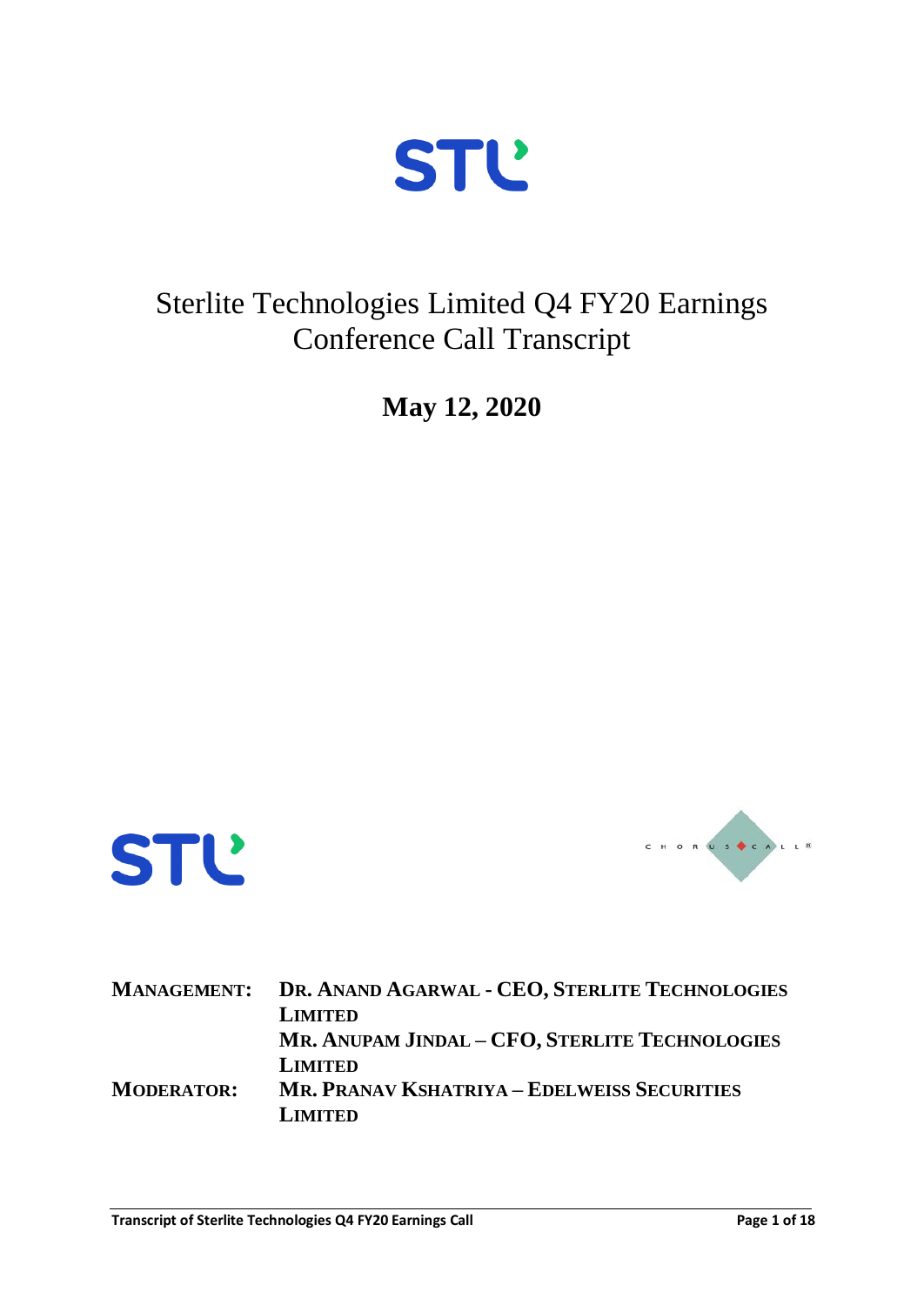

| <b>Moderator:</b> | Ladies and gentlemen, good day and welcome to the Sterlite Technologies Limited Q4 FY20              |
|-------------------|------------------------------------------------------------------------------------------------------|
|                   | earnings conference call. As a reminder, all participants' lines will be in the listen-only mode and |
|                   | there will be an opportunity for you to ask questions after the presentation concludes. Should you   |
|                   | need assistance during the call, please signal an operator by pressing '*' then '0' on your touch-   |
|                   | tone phone. Please note that this conference is being recorded. Along with this call, we are also    |
|                   | running a live webcast of the presentation covering the Q4 FY20 results. Investors can also          |
|                   | download a copy of these slides from the STL website. I now hand the conference over to Mr.          |
|                   | Pranav Kshatriya from Edelweiss Securities Limited. Thank-you, and over to you, sir.                 |

**Pranav Kshatriya:** Hello everyone and thank you for joining the call. It is a pleasure to host Sterlite management today. To take us through the Q4 FY20 results and to answer your questions, we have Dr. Anand Agarwal – CEO of Sterlite Technologies Limited; and Mr. Anupam Jindal – CFO of Sterlite Technologies Limited.

> Before we proceed with this call, I would like to add that some elements of today's presentation may be forward-looking in nature and must be viewed in relation to the risk pertaining to the business. The safe harbor clause indicated in the presentation also applies to this conference call.

For opening remarks, I hand over the call to Dr. Anand Agarwal. Over-to-you, sir.

**Anand Agarwal:** Good afternoon everyone and thank you for joining us for our Q4 FY20 results. I would like to start my comments by giving you a quick snapshot of how this year shaped up for us.

### **Slide 4:**

We achieved our highest ever revenues at Rs. 5,154 crore and started the current year with an order book of almost more than Rs. 10,000 crore. We also sowed the seeds of future growth with the launch of the next-generation of solutions. We entered into partnerships with VMware as well as IIT Madras. We acquired IDS which is a data-solutions company based out of the UK and made an investment in ASOCS which is a virtual radio access network company based out of Israel. We became the world's first integrated manufacturer of optical fiber and cable to get a certification of zero waste to landfill. And we finished the year with almost over 358 patents.

#### **Slide 5:**

As a Company, we are extremely focused on the needs of our customers and constantly striving to deliver innovative products and solutions for their evolving needs. One of the biggest product launches that we had this year was 'Stellar', the industry's first universal fiber. This leading-edge innovation from STL's optical connectivity solutions guarantees best-in-class data transfer, negligible data loss even with high-fiber bends and compatibility with all fibers in use today. We also launched the second-generation of our hyperscale network modernization solutions called 'Lead 360 Degrees 2.0'. It comes with new technologies like drone-led surveys, robotics cable blowing and, AI bots and further accelerates the deployment of smarter networks of tomorrow.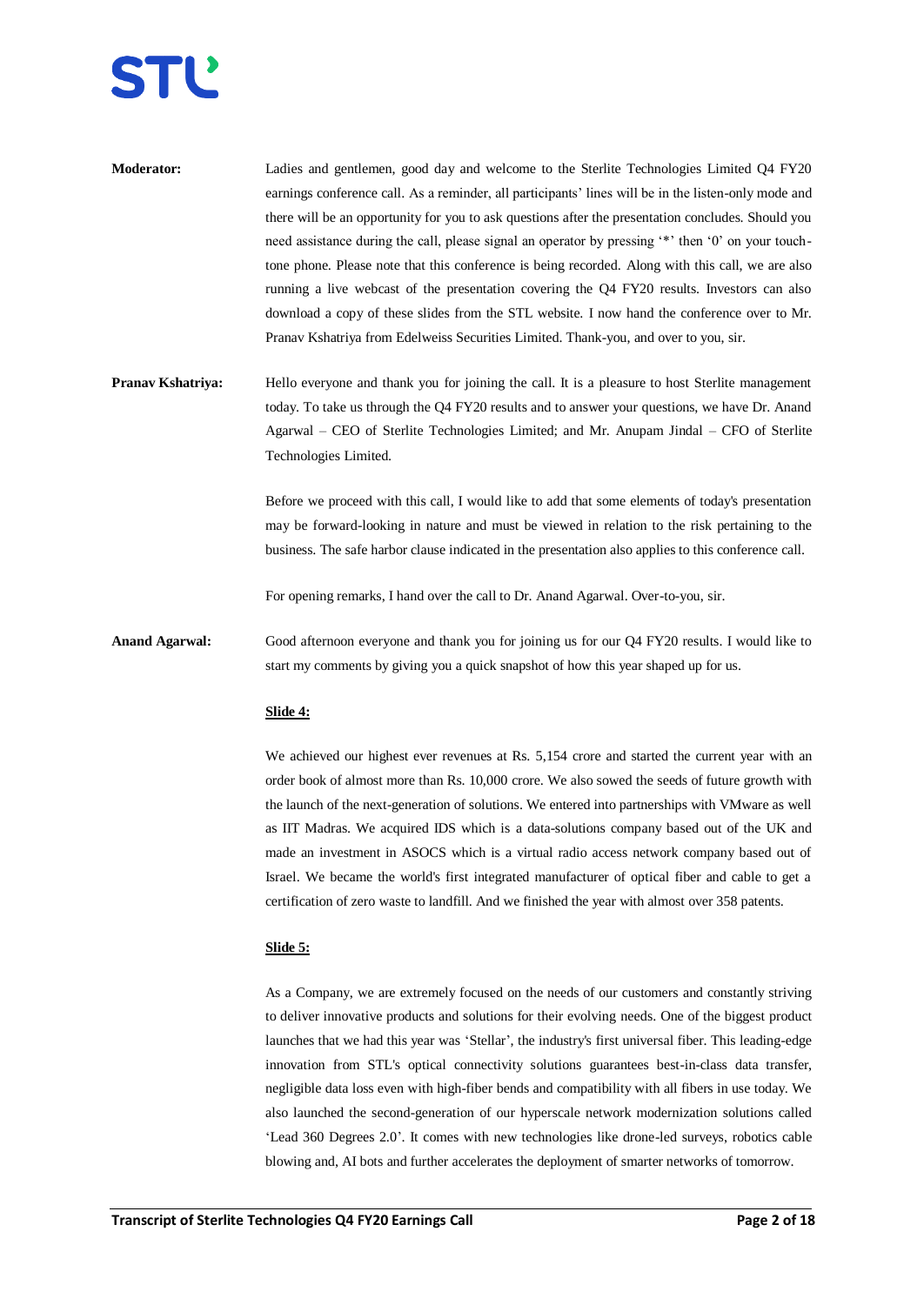Another interesting launch was full-fledged programmable FTTx solutions. By enabling programmability at the core of the network and decoupling white-box hardware from software, these solutions bring more flexibility, cost efficiency as well as service excellence to data networks.

## **Slide 6:**

All of these new launches have happened by our continuous efforts in the direction of acquiring capabilities through investments and collaboration with other ecosystem players. We strengthened our offering in cloud segment through acquisition of 'IDS'; we made a strategic investment in 'ASOCS', a Company which is a pioneer in virtual radio access network; we also signed up to collaborate with 'VMware' to develop virtual network functions for 5G access solutions as well as we have signed up with IIT Madras to partner in research and advancements in 5G communications technology.

## **Slide 7:**

As a result of what we saw, we had a nominal growth in FY20 as opposed to a general revenue decline in the industry. We further penetrated deep in customer segments and new geographies. Among notable wins, we won a large contract for an FTTH deployment in India. We have multiyear contracts for optical fiber cables in Africa, entered into 2 of the top 4 global cloud companies and a digital inclusion project from the Telangana government.

We reorganized ourselves to an organization structure that places the customer at its center, and that helps us to offer customer-specific solutions, present a single face to customers as well as create lifetime customer value through co-creation and partnerships. We shall drive more business from our top 20 customers who contribute to more than 70% of our total revenues today.

#### **Slide 8:**

In terms of our execution of our key projects, we are running largely as per schedule. The status of the key projects is as follows:

The 'NFS' which is the Indian Army intrusion proof network has been completed and it is moving on to the O&M stage. 'Varun' which is the Indian Navy project is about 76% complete. 'MahaNet' which is a 'BharatNet' project that we are doing in connecting more than 4,000 gram panchayats in Maharashtra is almost 74% complete. The T-fiber project which we acquired earlier this year has started and it is about 3% completed and the FTTH rollout order that we got later part of Q4 has just about started right now.

#### **Slide 9:**

We have been driving these results through a consistent strategic focus on 3 key areas. On key account management which drives wallet share with our leading customers, and we are focusing clearly on increasing the opportunity funnel and win ratios in these top accounts.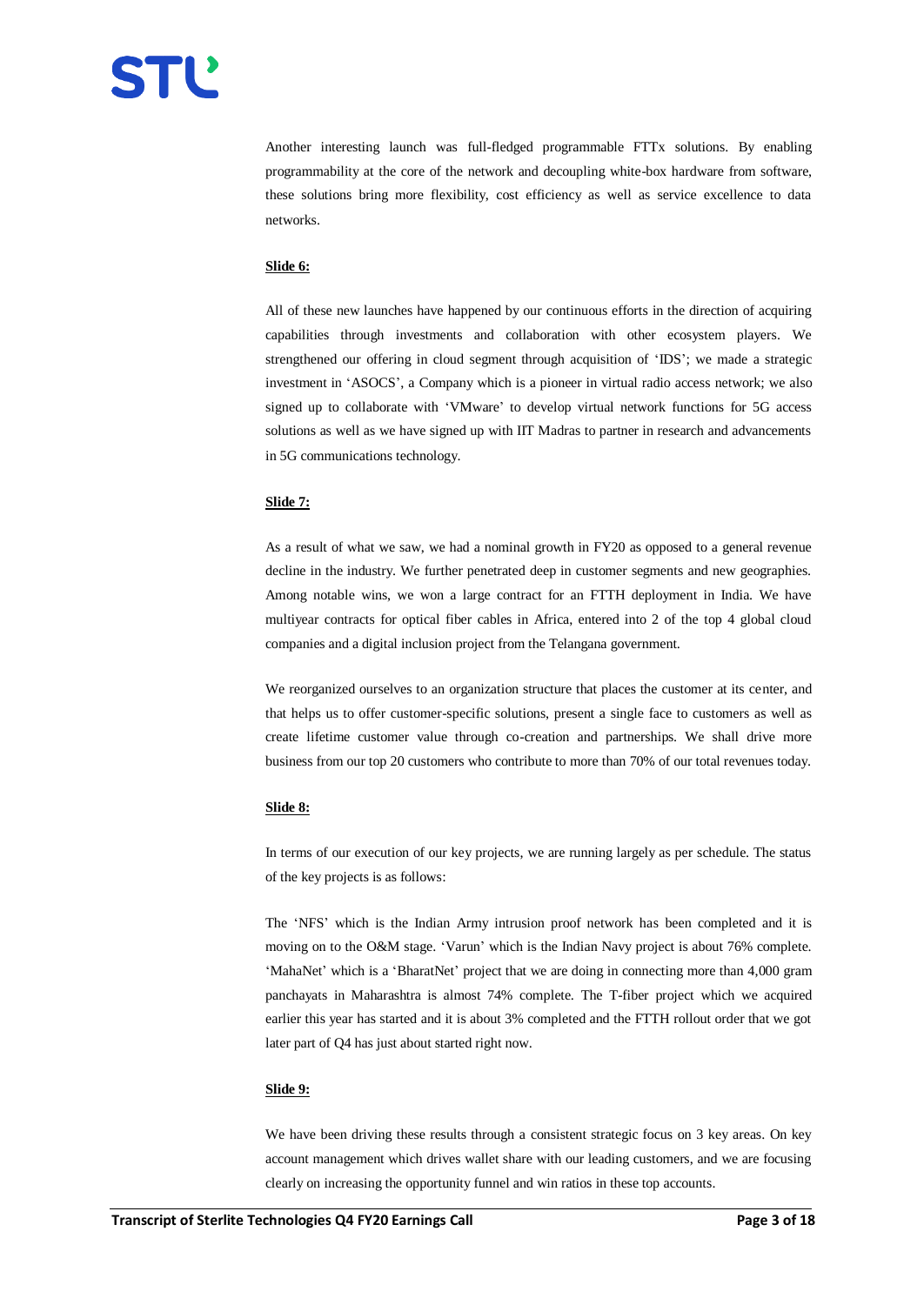

The second focus area is clearly technology-led end-to-end solutions that help us increase the total addressable market of our customers, as we are able to solve larger use case areas for them with better winnability. At the same time, another strong focus area for us is ecosystem partnership and investment which help us enhance capabilities with M&As as well as organic investments.

#### **Slide 10:**

At the same time, sustainability and governance continues to be an extremely strong pillar for the Company and we remain very committed to this cause. STL has cumulatively touched more than 1.3 million lives through our corporate social responsibility as well as volunteering initiatives till date.

#### **Slide 12:**

Now talking something about the COVID-19 situation. As we saw the pandemic unfolding from China, we formed a business continuity team in early February to focus on 4 key priorities while responding to the situation. Our first priority was on employee and ecosystem safety. We were one of the first few companies to advise our employees to work from home. And in line with guidelines, we issued travel advisories, secured physical as well as digital assets, and reviewed health insurance and hospital tie-ups in case of emergencies. We have an extremely strong digital capability to ensure virtual collaboration, work over cloud communication as well as secure data transmission while working from home.

The second focus has been on customer commitment fulfillment. And in these times, we are continuously in communication with our customers and our customers have appreciated our efforts to maintain deliveries resulting in high uptime of networks and maintaining communication with them wherever the deliveries have been impacted.

The third focus area for us has been cash flow planning based on scenario analysis. We are clearly maintaining a comfortable balance of cash and cash equivalents and if the lockdown situation persists longer than anticipation, we have more than sufficient liquidity to manage all our fixed costs as well as cash outflows.

Telecoms is part of essential services, and they are continuing.

In terms of the fourth focus area for us has been our readiness for a quick restart as the situation is normalizing. All of our plants across the globe are operational. Our network and system integration services are also starting to get operational and are partially operational now. While we have been getting approvals from different districts across the country, challenges remain on the ground in supply chain as well as customer site readiness.

In a nutshell, I can say that even in periods of uncertainty, we remain very true to the well-being of our community. We kept our promises to our customers, and we acted in financial prudence to deliver results to all of our stakeholders.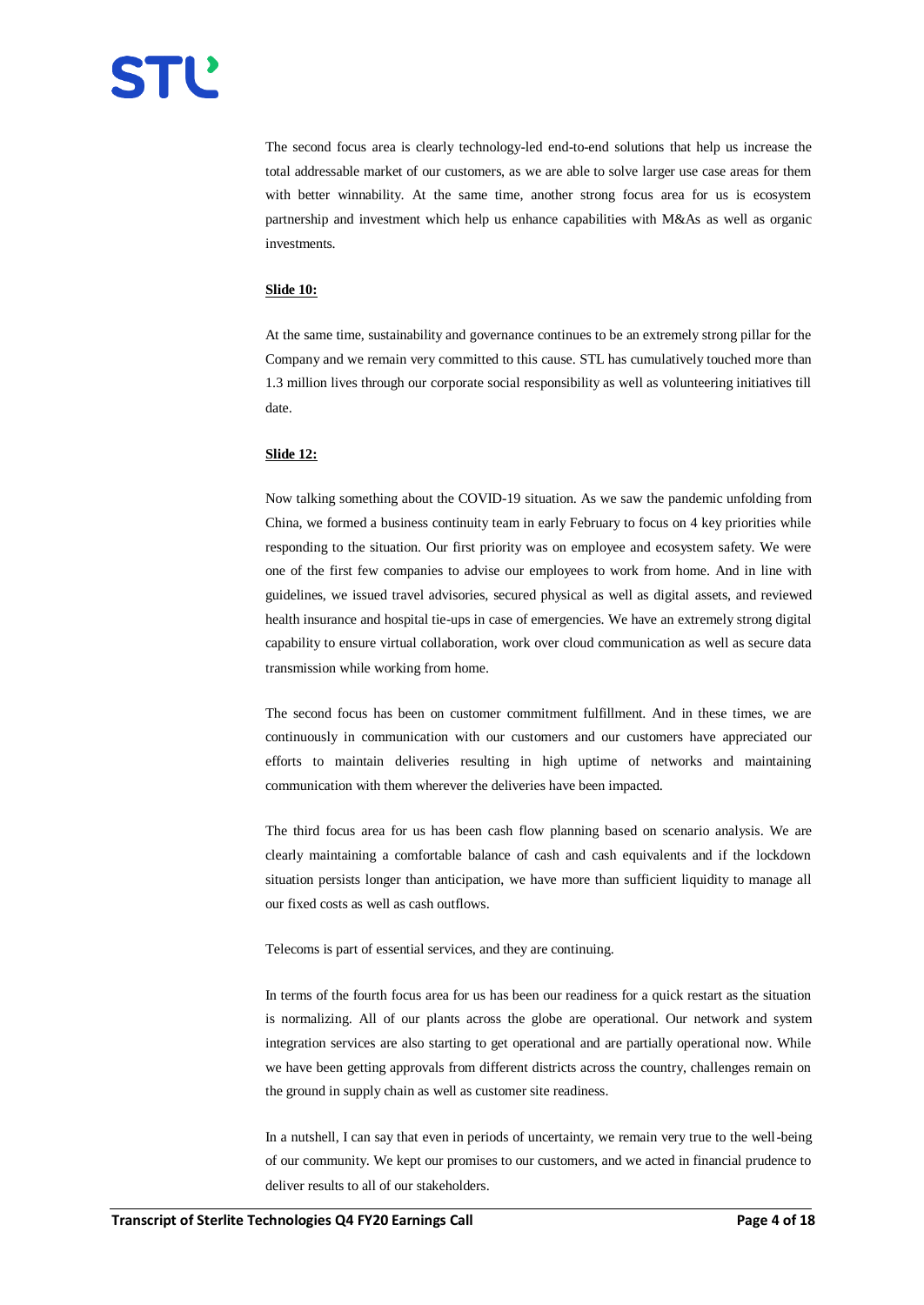## **Slide 13:**

As a socially conscious organization, we are also doing our bit for the local community. We have created 'Project Savdhaan' which is a special initiative to train over 1 lakh youth on COVID-19 awareness through the STL Academy. Our team at Kakinada Smart City is playing an important role in creating awareness and surveillance using digital tools. We have provided 20 ventilators, PPE to more than 5,000 health workers, more than 12 metric tons of disinfectant, and 20,000 safety masks to hospitals. And this effort and initiative continues as we speak.

#### **Slide 14:**

In terms of business areas, in the short term, we believe, and in concurrence with CRU, that we shall see a negative impact on global fiber demand, mostly due to logistics issues including site access as well as safety concerns. The fiber demand is expected to go down in the first half of the current financial year and is expected to rebound in the second half. And the demand recovery that we are forecasting in the 2021 calendar year is expected to be much stronger than earlier anticipated.

## **Slide 15:**

In the medium term, however, we expect that COVID-19 shall be the inflection point for the data network industry. Some of the trends and the increased shifts to digitalization and data requirements that we are seeing right now may not be temporary and shall have significant positive impact in driving investments in data network creation.

First, we have seen a surge in the Internet traffic by 30% to 40%, which has led to decrease in download speeds because the networks are running very close to their capacity and at several places globally they were choked. The reason that the Internet is able to handle the surge in traffic is because the network is designed by taking into account the increase in data demand, and there is always a buffer. As of now, all the buffer is being absorbed and the network providers shall have to invest to augment the network and create the capacities that the network is now demanding.

Second, we have seen a surge in the cloud demand, especially from the enterprise segment. This is because more and more employees are working outside of the office. You would have heard that TCS has talked about by 2025, more than 75% of its employees will be working from outside their offices. With more employees operating outside the offices with more amount of work in cloud and with more amount of collaboration over digital tools, more workloads are getting migrated to the cloud to ensure that work can be completed.

Also, as more and more enterprise applications are moving to cloud, they also demand a very low latency from the network and a very fast response time. The networks are responding to this requirement by having 'EDGE' data centers and moving closer to customers. Also, another shift which has happened is that the data usage which earlier used to be asymmetric, i.e., earlier it was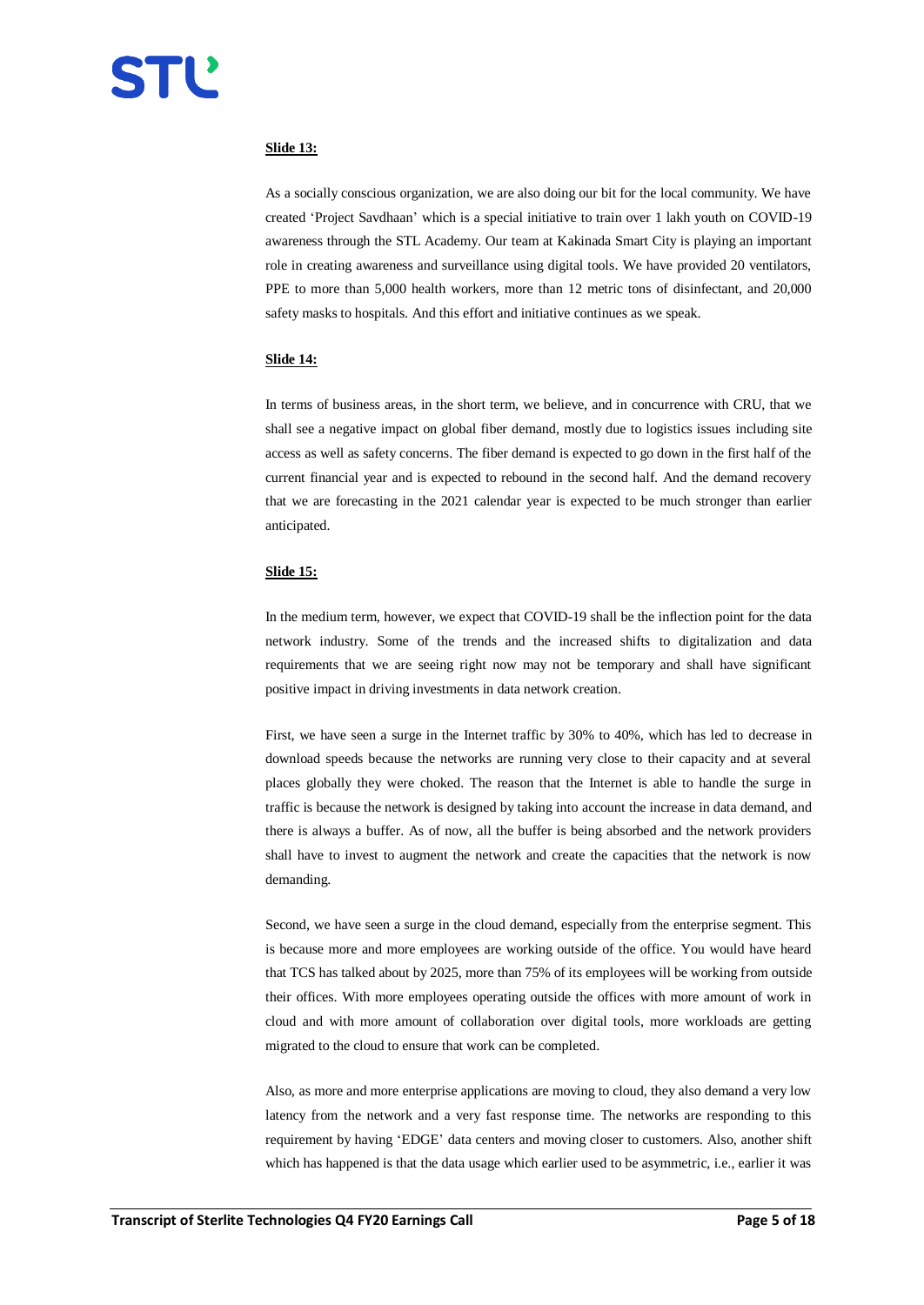focused towards downloads, is becoming symmetric. And a lot of the user traffic is both upstream as well as downstream.

The last trend that we are seeing is that data traffic has shifted to residential and alternate localities. We are seeing a lot of companies changing their business models for good and asking employees to work from home. This shall mean that the homes will also have good internet connection for official reasons and we feel that they shall push fiber to home penetration.

## **Slide 16:**

In terms of 5G and the investment, what we see now that mobile 5G is now commercially available from 46 operators across 24 markets globally. And it is also estimated that by 2025, 20% of all connections will be on 5G. The current 5G subscriber base in China aas reported by 2 of its largest carriers, 'China Mobile' and 'China Telecom', is almost 48 million subscribers at the end of March 2020. We believe that operators will invest almost \$1.1 trillion in their network globally in the next 5 years and a significant amount of this focus will be on 5G, however, in terms of pace of 5G deployment, large operators shall continue to spend while smaller ones will focus on augmenting the capacity of their existing networks.

#### **Slide 17:**

Coming to non-telco customers, we are seeing that the current shift towards the digitization is pulling the investments forward in the data network. The UK Government, for instance, has recently announced that there is \$6.5 billion investment in creating gigabit capable broadband. We are also seeing the cloud companies increasing their investments seeing the massive surge in the demand and the hyperscale CAPEX is expected to grow at 8% to 9% every year in the next 3 years from about \$114 billion in 2019.

In the anticipation of this kind of a demand by cloud segment, our acquisition of 'IDS' in Europe and our capability towards building data center interconnects augurs well for us. At the same time, enterprises are also pulling forward their investments in the new-age data network because of their increased reliability and speed. And the investment of 'Facebook' in 'R-Jio' will definitely accelerate the fiber to the small enterprise connectivity, as 'R-Jio' aims to enable small businesses including kirana stores all across India.

### **Slide 19:**

Talking something about the future and why we believe it's more exciting, the investment by our customers is leading to the creation of new-age data networks that are fundamentally different from previous generation of data networks. These are driven by 3 key trends. The first trend is, we see significant network creation by telcos, driven by data growth, and this will drive dense and deep fiber networks with multiple end points as well as low latency. The second trend that we see other than telcos, we are seeing large-scale network creation by non-telcos.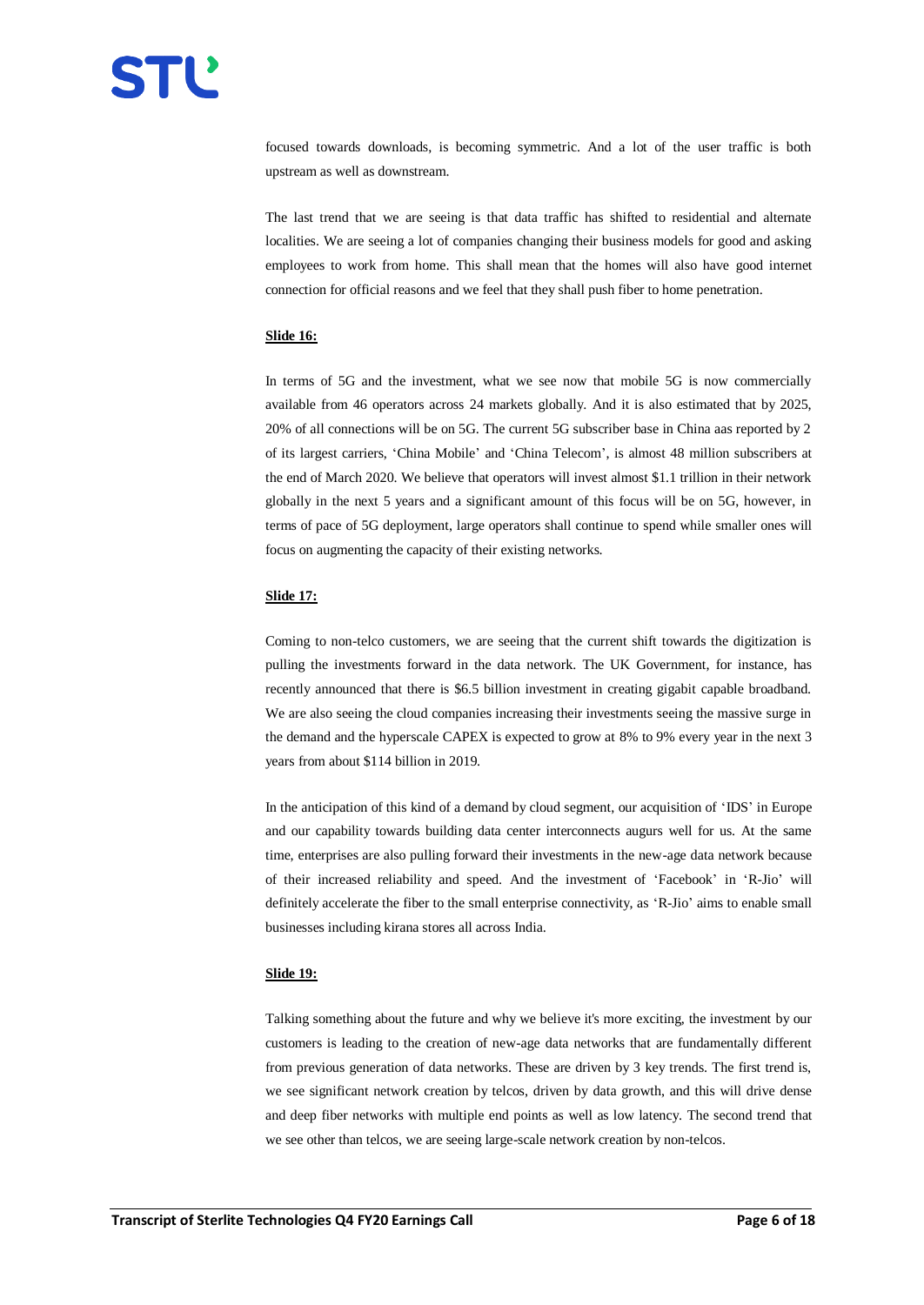**Anupam Jindal: Slide 19:** So apart from telcos, we are seeing large scale network creation by non-telcos, cloud companies are driving hyperscale and EDGE data centers. Government and private Enterprises are building campus connectivity. Intelligent mobility, data centers, IoT, Industry 4.0, smart grid, e-health, etc., and fiber infra companies and DC co-location companies are also emerging with new network use cases. We are also seeing the emergence of open source software that is segregated from OEM hardware and virtualized for centralized control. These innovations are enabling the entry of new players like us to drive the next generation of data networks.

## **Anand Agarwal: Slide 20:**

STL has been reorganizing itself to make the most of these trends and opportunities and we have been working on the used-cases for our 4 customer segments with the power of our portfolio of 4 offerings and towards developing end-to-end solutions for our customers. These 4 solutions which are our go-to-market approaches bring together an integrated approach to solve customer problem statements as a whole. For instance, our first solution which is an optical connectivity solution, this is across network topologies. We offer comprehensive optical connective solutions. This includes our entire optical product suite design with optical fibers, cables, optical interconnects as well as logistic solutions, all designed to work together as a combined offering for our customers.

The second end-to-end solution is the fiber deployment solution. As what we are seeing as networks are expanding in scale across core, mobile, home, and rural networks, our fiber deployment solutions called Lead 360 helps customer design large-scale networks and drive fiber rollout all the way to activation and management. These solutions use lean, agile approvals, everything surveys, our STL Academy trained professionals, design-led planning, and 360 operations management.

The third end-to-end solution that we are offering to our customers is the FTTx access network solution. FTTx networks are driving higher scale through fiber deployment, but they go beyond scale to low latency and agile network management. Our FTTx Mantra solution designed for scale, latency, and agility with network rollout and activation is enabled by software-driven programmability as well as orchestration.

Our fourth end-to-end solution is the network modernization solution which is for end-to-end enterprise networks that are looking to fully upgrade their networks and data centers. This includes comprehensive network design for future readiness and goes in all aspects of network compute and security. And an example of this network modernization solution is what we are doing for the Indian Navy in the Varun project.

#### **Slide 21:**

Just to give you an example of STL solution, a typical problem statement for a customer is to connect fiber to the premises in the least time at the lowest cost with a long network life and delivering data at high speeds regardless of accessibility issues. With our FTTx Mantra, we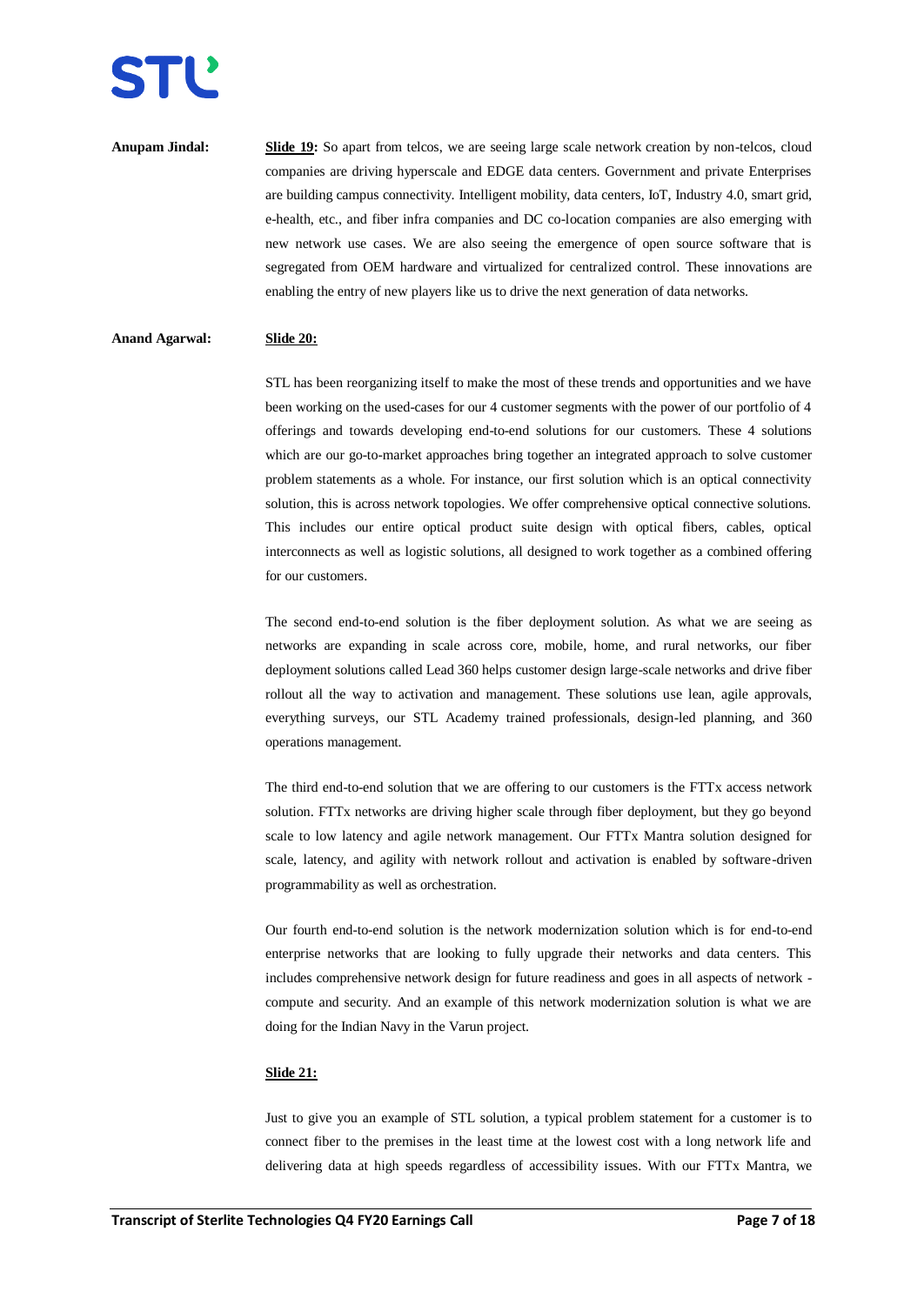

designed the solution-based on customer use cases by combining offerings from some or all of our portfolio capabilities to bring together an end-to-end solution. Across our four end-to-end solutions, we are delivering results for our customers.

#### **Slide 22:**

For our optical connectivity solutions, we helped the French telecom major to install a nationwide coverage of the last mile fiber network in a short span of 2 years. For our fiber deployment solution, we have connected over 4,000 villages in Maharashtra - the MahaNet solution - at a speed that is twice of what was the previous benchmark. Our FTTx Mantra solutions are designed for massive network transformation and we have been doing that for one of the leading telcos in India, and our all-encompassing network modernization solution has helped the Indian Navy's project Varun designed with 12 large data centers, 1,500 sites including remote islands with 44 network locations and 33,000 network elements to modernize the entire network. The collective power of these integrated end-to-end solutions is what is helping STL generate tremendous value for our customers and helping us increase our total addressable market.

#### **Slide 23:**

With these strategic shifts, our focus is to become the default partners of our customers for all their data and IT networking requirements with our unique integrated end-to-end solution.

Now I hand over the call to Anupam to discuss the financials.

**Anupam Jindal:** Good afternoon to everyone again.

#### **Slide 26:**

Coming to financials, we are starting the year with a stable order book of Rs. 10,037 crore. Our order book is well diversified in all of our customer segments. We are also having a significant O&M order book which shall start to yield significant revenue stream from FY23 onwards.

#### **Slide 27:**

We have a spread of order book in FY21 to the tune of approximately Rs. 4,000 crore. Also on the top of it, we have RFQ participation funnel at about Rs. 8,500 crore, which shall generate a significant order flow in FY21 as well.

## **Slide 28:**

This slide shows our annual results in terms of revenue at Rs. 5,154 crore, EBITDA at Rs. 1,104 crore, profit after tax at Rs. 472 crore, and ROCE at 22%. Through our end-to-end solution approach, we shall focus on industry-leading growth and absolute EBITDA to improve return on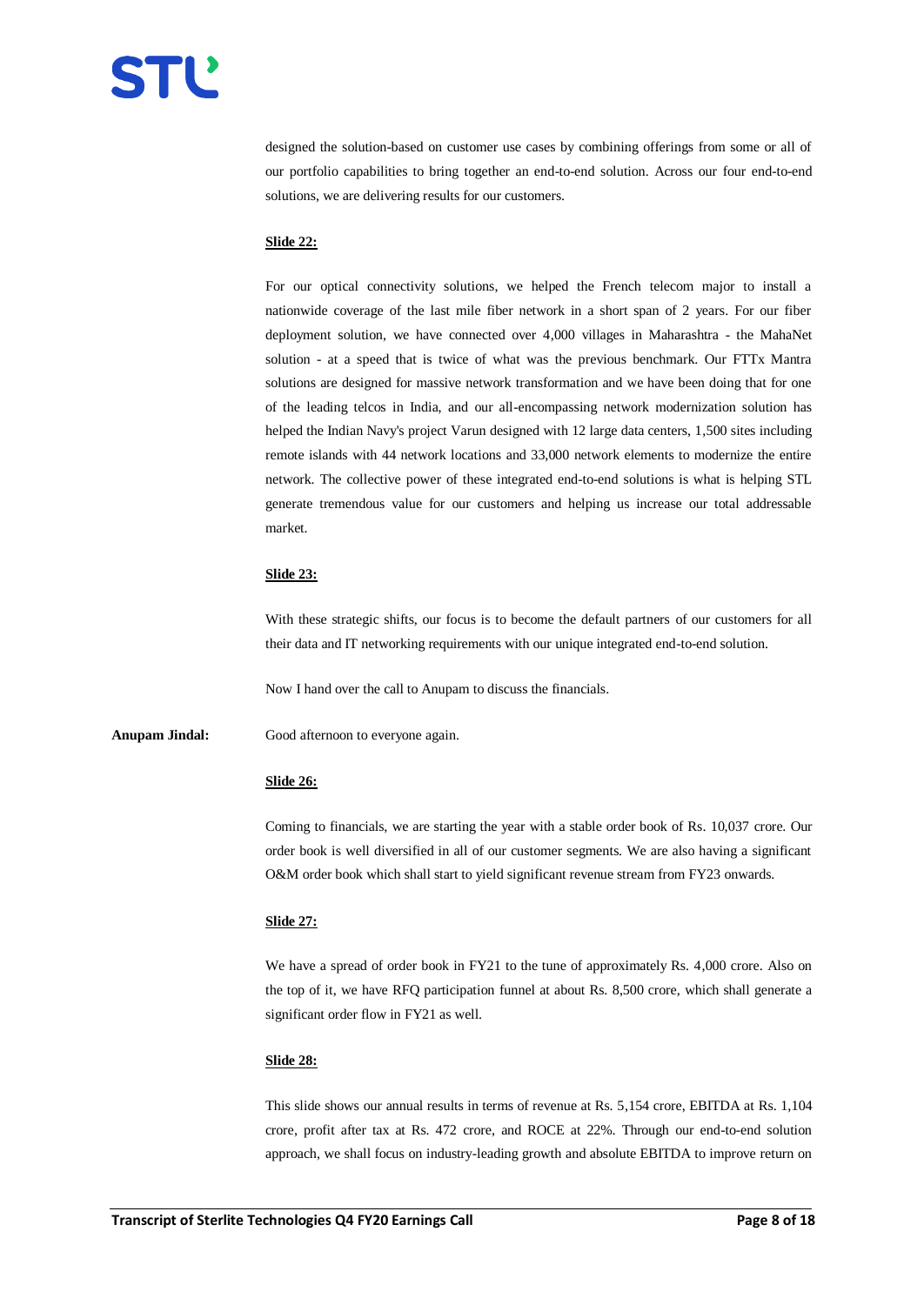capital employed. We are also focusing on deferring CAPEX for optical cable for about 6 to 9 months.

We shall continue to work on improving our cost position as one of the key strategic levers to improve the operating margins. We are targeting to reduce manufacturing cost and fixed cost in this regard. We are also working to improve on our interest cost.

#### **Slide 29:**

Coming to the quarterly performance, our revenue stands at Rs. 1,160 crore, EBITDA at Rs. 226 crore, and PAT at Rs. 80 crore. We estimate the negative financial impact of COVID-19 on revenue as about Rs. 170 crore. Consistent to our dividend policy, the Board has recommended final dividend of 175% at Rs. 3.5 per share, subject to shareholders' approval.

#### **Slide 30:**

Our net debt stands at Rs. 1,970 crore. Our cash and cash equivalents stands at Rs. 478 crore as on March 31, 2020, which reflects our preparedness for the current uncertain times. Also in the current year FY20, we have also been able to generate positive cash flow of about Rs. 100 crore.

## **Slide 31:**

For your reference, we have captured an abridged version of our financials for you perusal.

## **Slide 32:**

Coming to buyback, we announced the buyback on  $24<sup>th</sup>$  of March to seek fair value of our stock price and improve shareholders' returns. The maximum buyback size is Rs. 145 crore and maximum price is Rs. 150 per share. The buyback is going through an open market route, and the promoters are not participating in it. We have sufficient liquidity to support the buyback. We are extremely bullish on our business, and we feel that we shall come out very strongly from here.

#### **Slide 33:**

In summary, we would like to say that STL with its focus on key account management, technology-led end-to-end solutions, ecosystem partnerships, and investment have led to growth in FY20 when the industry has seen a decline. COVID-19 is an inflection point for the data networks industry and it shall accelerate our society's digital transition. STL with its optical connectivity solution, fiber deployment solution, fiber to the home, fiber to the access network solution and network modernization solution is ready to take advantage of the mega opportunity of future network creation.

With this, we come to the end of our opening commentary, and we would be open to questions.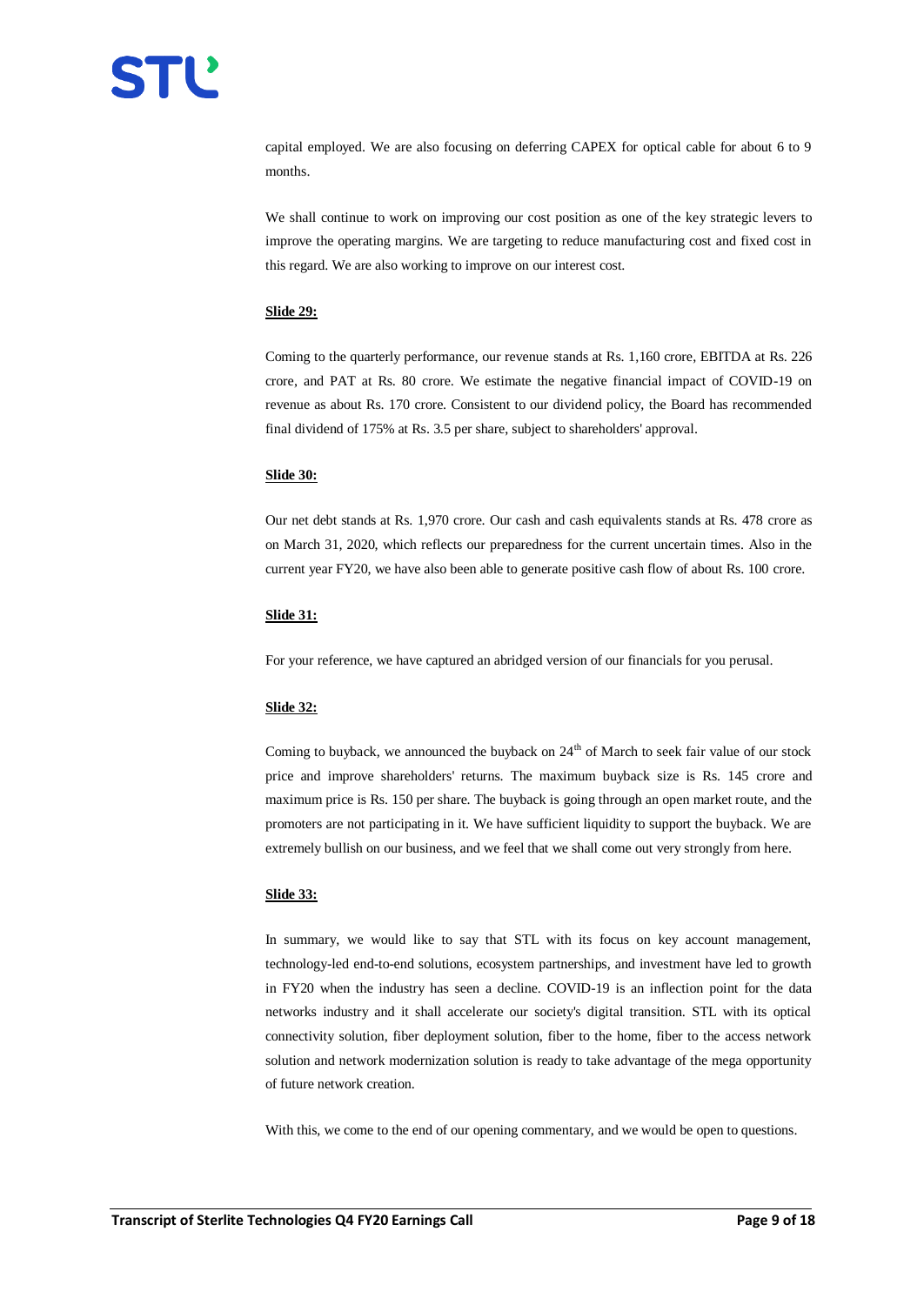**Moderator:** We will now begin the question & answer session. Ladies and gentlemen, we will wait for a moment while the question queue assembles.

> We will take the first question from the line of Mukul Garg from Haitong Securities. Please go ahead.

**Mukul Garg:** I hope the whole Sterlite family is safe and secure in these uncertain times. Anand, just to start with on the Q4 numbers. I'm sure you would have also felt them a little bit below what you guys could have achieved. Can you just help us understand, if you exclude the 170 crore impact from the lockdown on top line, what were the other reasons for the weakness on expected range excluding this year revenues of almost 25% from the Q4 of FY19?

- **Anand Agarwal:** Mukul, thanks for your concern, and I hope and wish everyone is safe at your end too. In Q4 of last year that you're comparing, we had mentioned that, that was a quarter where we had the initial sales and revenues from the Navy project that was the first quarter of a peak of Navy supplies that we had during Q4 of last year. But not withstanding that, if we see quarter-onquarter, the revenues without the impact would have been closer to 1350-odd crore, which is where our expectation was at the beginning of the quarter.
- **Mukul Garg:** But that is more, I think, suitable for the public sector orders. Generally, Q4 tends to be seasonally a large quarter. Again, if I look at the Indian Navy progress, it's only up 10% from Q3. Were these orders also impacted due to the lockdown? And how are you seeing the progress as we move forward in Q1?
- **Anand Agarwal:** Yes, in Q4, we did have some impact mostly during the last couple of weeks, especially for these projects. In Q1, we have various projects working in almost 45 to 50 areas within the country, and some of these areas are in green zones and they've started operation. But we believe it'll take next few weeks or so to get our projects working fully in tandem because some of the projects are also in red zone and some are within the Navy premises. So, I won't take Q1 as in terms of recovering back on the project level. While we are seeing the plant operations have restarted, on the project, we are taking a bit longer and Q1 will be getting us back to that normal levels.
- **Mukul Garg:** Anupam, just to start with, can you share the data on the fiber pricing and the utilization levels during last quarter on both fiber and cable?
- **Anupam Jindal:** I think from a realization perspective, Mukul, as we had communicated, while the realizations have broadly remained range bound closer to what we had in Q3. As far as the utilization is concerned, we had some improvement over Q3. We were closer to 80% to 85% of the overall capacity before expansion. And more and more, what we are doing, Mukul, is that as more and more offerings have become integrated, we are finding that to the same customers, we are able to give a product as a service product as the integrated offering and the realization is becoming less and less relevant. We are shifting our business model to integrated offerings so that we can actually shift from the realization impact which we are seeing in this industry.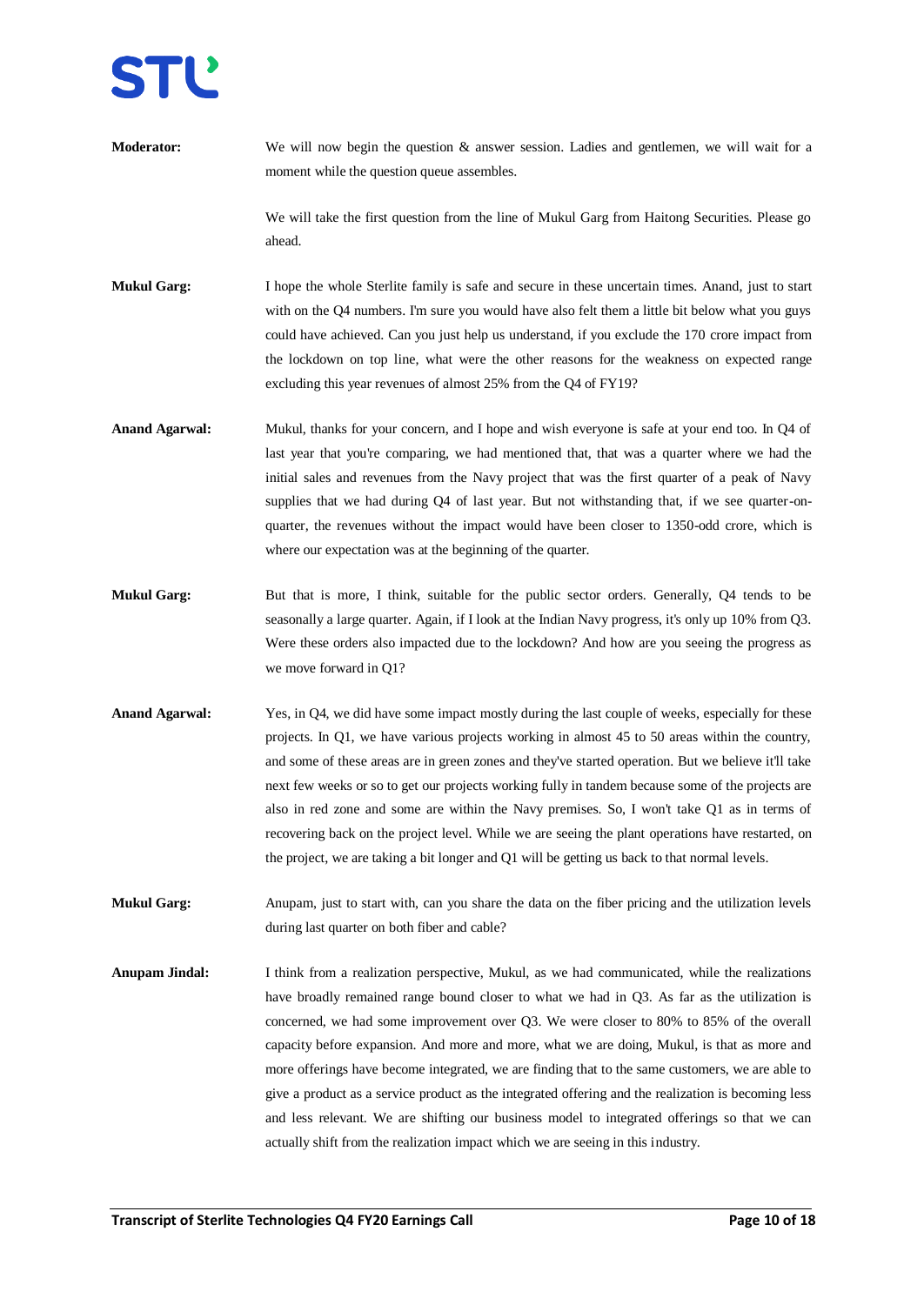- **Mukul Garg:** On the balance sheet side, the directional move in account receivables and payables were in the opposite direction with account receivables moving up on a YOY basis. Is that something which is happening because of the order on the public sector side or there is nothing unusual there? And also, if you can just help us give a breakup on the other financial liabilities. What portion of that is in the current maturity of long-term borrowings?
- **Anupam Jindal:** In terms of debtors while we don't see anything unusual, these are in general line, we have seen a slight stretch in the working capital, I would say, to a large extent, towards the year-end because of COVID-19 situation. Last 2 weeks or so, we practically didn't have much of collections coming in. While we had some progress, but that caused some of the impact in this. In general, we saw some increase in working capital cycle as we had also seen in the previous quarters, but broadly, there's nothing unusual.

As far as the financial liabilities are concerned, there is about 250 crore of amount, which is towards current liabilities in that and which is included in the net debt position which we have shown.

**Moderator:** The next question is from the line of Neerav Dalal from Maybank Kim Eng. Please go ahead.

- **Neerav Dalal:** I had a question on the optical fiber demand. How are you seeing it in the current scenario? How would you see it in first quarter and how should it move going ahead? As most international markets are still under lockdown, I wanted your comments on that.
- **Anand Agarwal:** Neerav, what we are essentially seeing is a higher degree of discussions for network strengthening from a lot of our customers globally. While customers are under lockdown, we have seen them expediting and accelerating their network capacity increases. You may have seen the British Telecom which came out with its results 3 days ago on Friday, they are talking about expediting their network capacity and their network investments from a 7-year project to less than 3-year project. What we are seeing is a very high degree of engagement in terms of people expediting their projects and a high degree of involvement towards more RFQ.

In terms of Q1 numbers, as we talked about, we are currently operating at about 60% to 65% of pre-COVID sort of levels. In Q1, the focus has been more till date on meeting urgent demands towards O&M, meeting urgent demands towards network modernization and during the first few days was towards shipping everything that was due in the last couple of weeks of March. So, I won't go by quarterly demand. Q1 will be challenging like for everyone else in the world, but H2 of this year onwards, it looks pretty promising for us.

- Neerav Dalal: Anupam, we have CWIP of about 133 crore. What do you think would be the CAPEX for the current year?
- **Anupam Jindal:** Basically we are looking at all the commitments and CAPEX programs which we had done, and we are optimizing that. Recalibrating as we commented in the initial commentary that some of the ongoing CAPEX on cable side particularly, we are having it in pause and we will restart that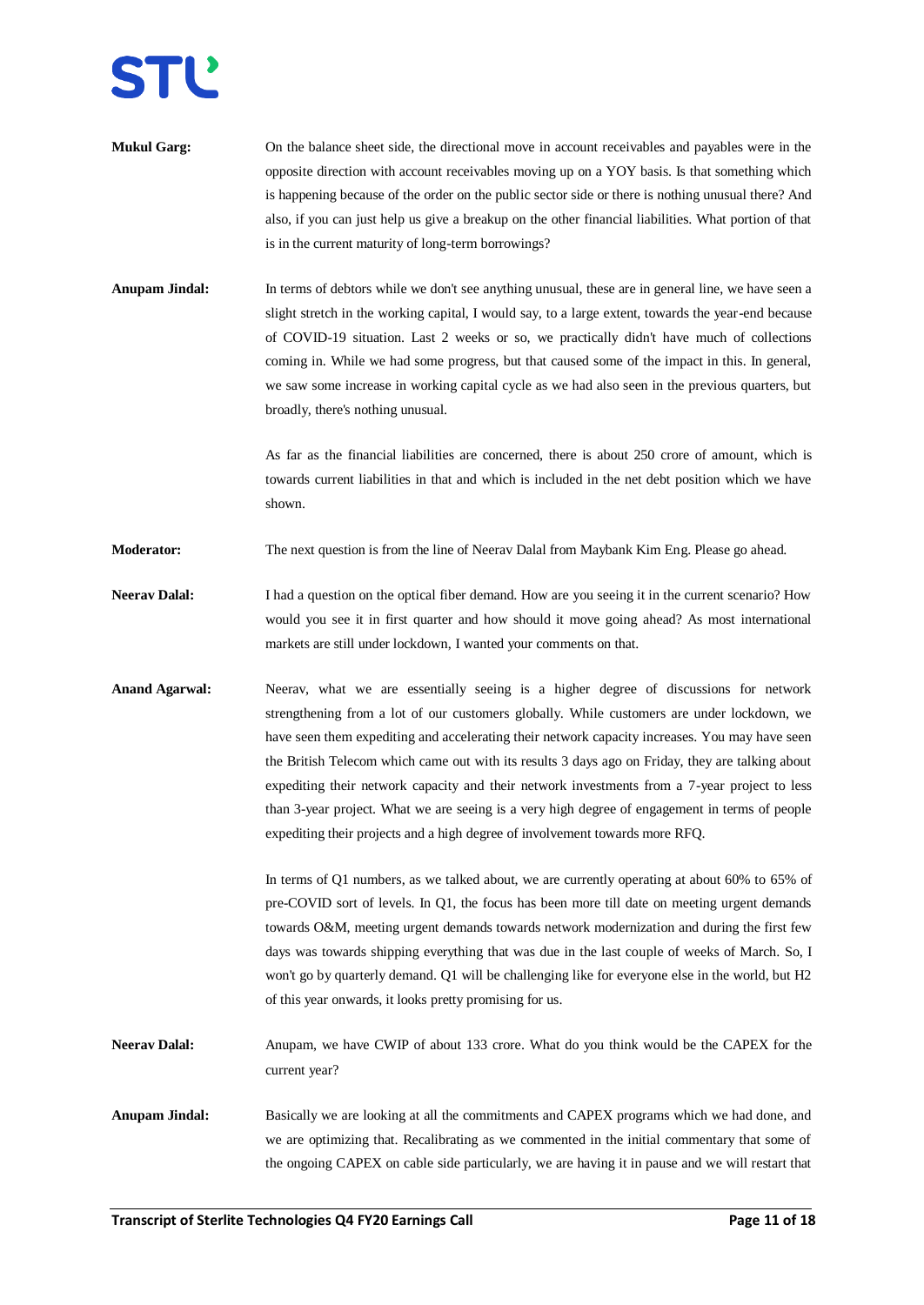

within 6 to 9 months. With this, we are looking at overall CAPEX outflow to be of about 500 odd crore, which is largely for the CAPEX done on fiber side, which was completed last year. **Neerav Dalal:** So, for FY21, our CAPEX would be about Rs. 500 crore? **Anupam Jindal:** Yes. **Moderator:** We will take the next question from the line of Pritesh Chheda from Lucky Investment. **Pritesh Chheda:** From your slide no. 27 where you have put out the order book spread, this Rs. 4,000 crore of order book spread for FY21, does it largely include the service or the project execution or it also generally includes the fiber deliveries also or a cable delivery part also in this Rs. 4,000 crore? Anand Agarwal: It includes both. Broad order book breakup is about 4,000 crore of projects, about.4,000 crore of fiber & cable, and about 2,000 crore of O&M. So the 4,000 that we have for FY21 includes both. **Pritesh Chheda:** My second question is on the net debt side. What should be the net debt likely next year in FY22 post the execution that you do and the CAPEX that you spend for FY21? **Anand Agarwal:** The focus will be towards the net debt, total net debt reduction. And as Anupam said, the CAPEX part since we have postponed the cable CAPEX, the cash flows, we will continue to review throughout the next few months. And the focus will be for us in totality to look at both debt/equity ratio below 1 and seeing that the net debt numbers are put at close to current levels. **Pritesh Chheda:** On the execution that flowed in quarter 3 and quarter 4, do the lower prices on fiber now are a part of your margins what we see in quarter 3 and quarter 4 or your EBITDA what we see in quarter 3 and quarter 4 or they are yet to flow in, in terms of lower prices? **Anand Agarwal:** As we have been maintaining, our bare fiber sales, just where we sell fiber only to customers is a very small percentage of our total revenue. It's less than 9% to 10%. That's why when we say that the fiber numbers have come closer to \$6 or so, it does not impact the company in terms of its total revenues or EBITDA to that extent what it used to be 3-4 years ago. Whatever we are seeing, the margins are a reflection of the current business. The margin ratios are shifting based on as we move more and more towards from selling components towards selling solutions. **Pritesh Chheda:** Sir, what would be the execution or utilization of your assets in FY20 on fiber and cable, annual utilization of assets? **Anand Agarwal:** Annual on fiber side if we see at 50 million run rate, it would be close to 60% or so; very similar to what we did in FY19. **Pritesh Chheda:** 100% on the non-expanded side, right? 30 million FKM, it's 100% utilization. **Anand Agarwal:** It'll be slightly lesser. I think last year also, we did 27-28; it would be something like that. So, on a non-expanded side, it will be almost 90% to 95%.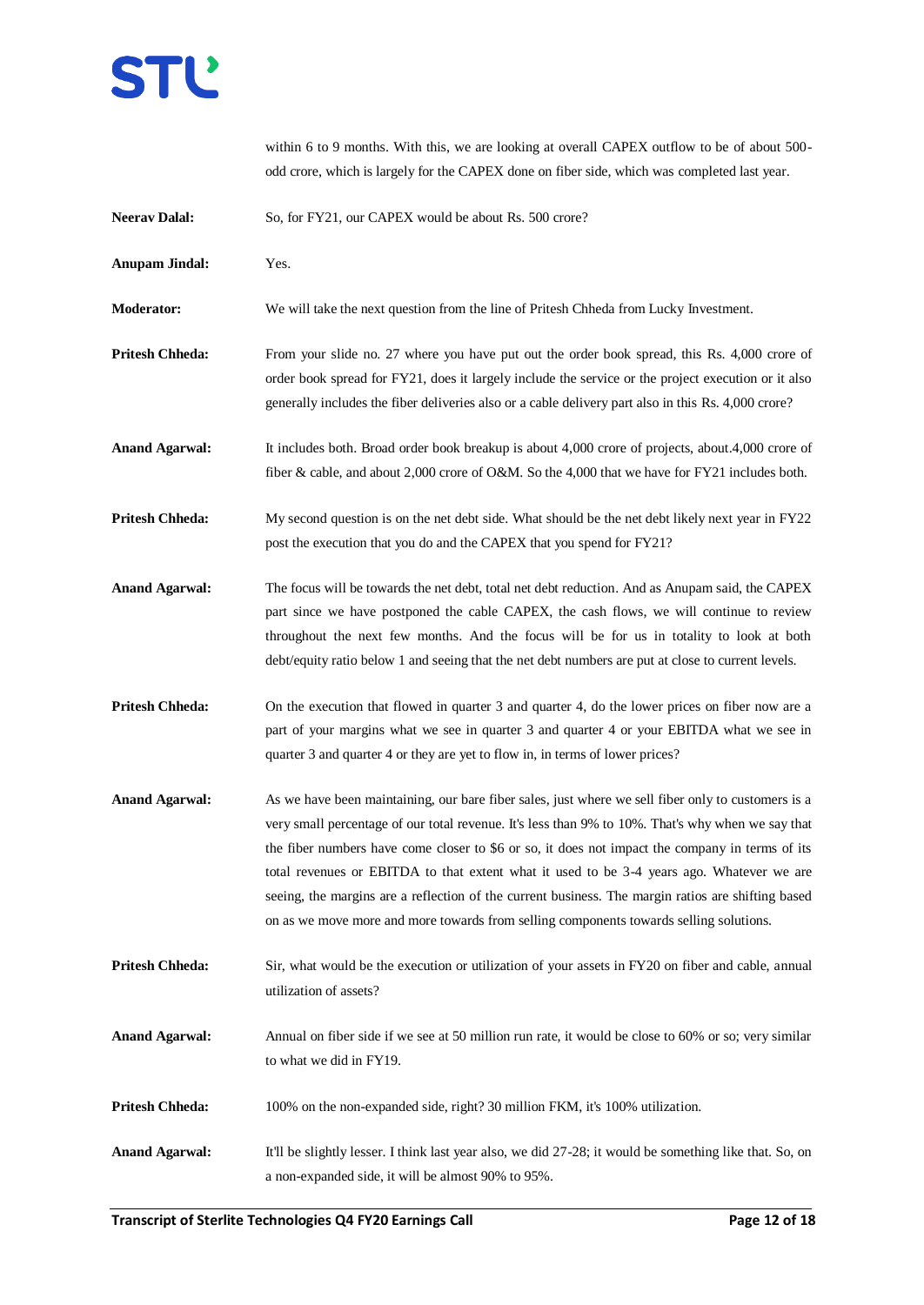# STĽ

| <b>Pritesh Chheda:</b> | And on cable?                                                                                                                                                                                                                                                                                                                                                                                                                    |
|------------------------|----------------------------------------------------------------------------------------------------------------------------------------------------------------------------------------------------------------------------------------------------------------------------------------------------------------------------------------------------------------------------------------------------------------------------------|
| <b>Anand Agarwal:</b>  | On cable side of 18 million, I think we did between 80% to 85%.                                                                                                                                                                                                                                                                                                                                                                  |
| <b>Pritesh Chheda:</b> | This is also non-expanded, right?                                                                                                                                                                                                                                                                                                                                                                                                |
| <b>Anand Agarwal:</b>  | Yeah, cable we have not expanded and that's the CAPEX that we are deferring.                                                                                                                                                                                                                                                                                                                                                     |
| <b>Pritesh Chheda:</b> | In the expanded capacity from 30 to whatever first phase that you have expanded in fiber, the<br>costs associated with those capacities have started flowing in, in the second half of FY20 that we<br>see, right? In terms of OPEX or depreciation or                                                                                                                                                                           |
| <b>Anand Agarwal:</b>  | Right.                                                                                                                                                                                                                                                                                                                                                                                                                           |
| <b>Pritesh Chheda:</b> | Okay.                                                                                                                                                                                                                                                                                                                                                                                                                            |
| <b>Anand Agarwal:</b>  | We have done the full expansion there. So, 30 to 50 has fully happened. The depreciation, etc., is<br>for the full capacity.                                                                                                                                                                                                                                                                                                     |
| <b>Pritesh Chheda:</b> | Then, what explains the 500-crore CAPEX next year towards fiber again?                                                                                                                                                                                                                                                                                                                                                           |
| <b>Anand Agarwal:</b>  | 500 crore is the total CAPEX and some of the cash flows are deferred in terms of how we do<br>supplier agreements as well as what goes post commissioning. A significant part of the structure<br>is with post commissioning area. And 500 is not fully for fiber; 500 is for CAPEX that we are<br>planning to incur. As we shift the cable part, some part of the CAPEX will also shift outwards<br>from '21 to '22.            |
| <b>Pritesh Chheda:</b> | Actually, I didn't understand. Initially, you said that the cable CAPEX is postponed by 6 to 8<br>months. So, I am assuming that cable CAPEX is now next year. You are spending 500 crore<br>which is maybe a part on maintenance CAPEX and part would be on the 30 to 50 fiber, right?<br>That's how you are putting?                                                                                                           |
| <b>Anand Agarwal:</b>  | Right now, it includes all the three. It includes sustainable CAPEX, it includes the fiber CAPEX,<br>and it includes some amount of spending that we would do for the cable also because 6 to 9<br>months means fully by March 2021. That's what we have included all in totality. The cable part<br>of the CAPEX we will keep reviewing over the next few weeks and months, and as that defers,<br>the 500 number might change. |
| <b>Moderator:</b>      | The next question is from the line of Vipul Kanoria from BlackRock. Please go ahead.                                                                                                                                                                                                                                                                                                                                             |
| <b>Vipul Kanoria:</b>  | Can you outline on the debt issuance plans for FY20-21 and you plan to issue any dollar-<br>denominated debt? And the second and the last question is, are you planning to bring in any<br>strategic partners on board given the renowned interest of global investors in Indian tech and<br>telecom sectors?                                                                                                                    |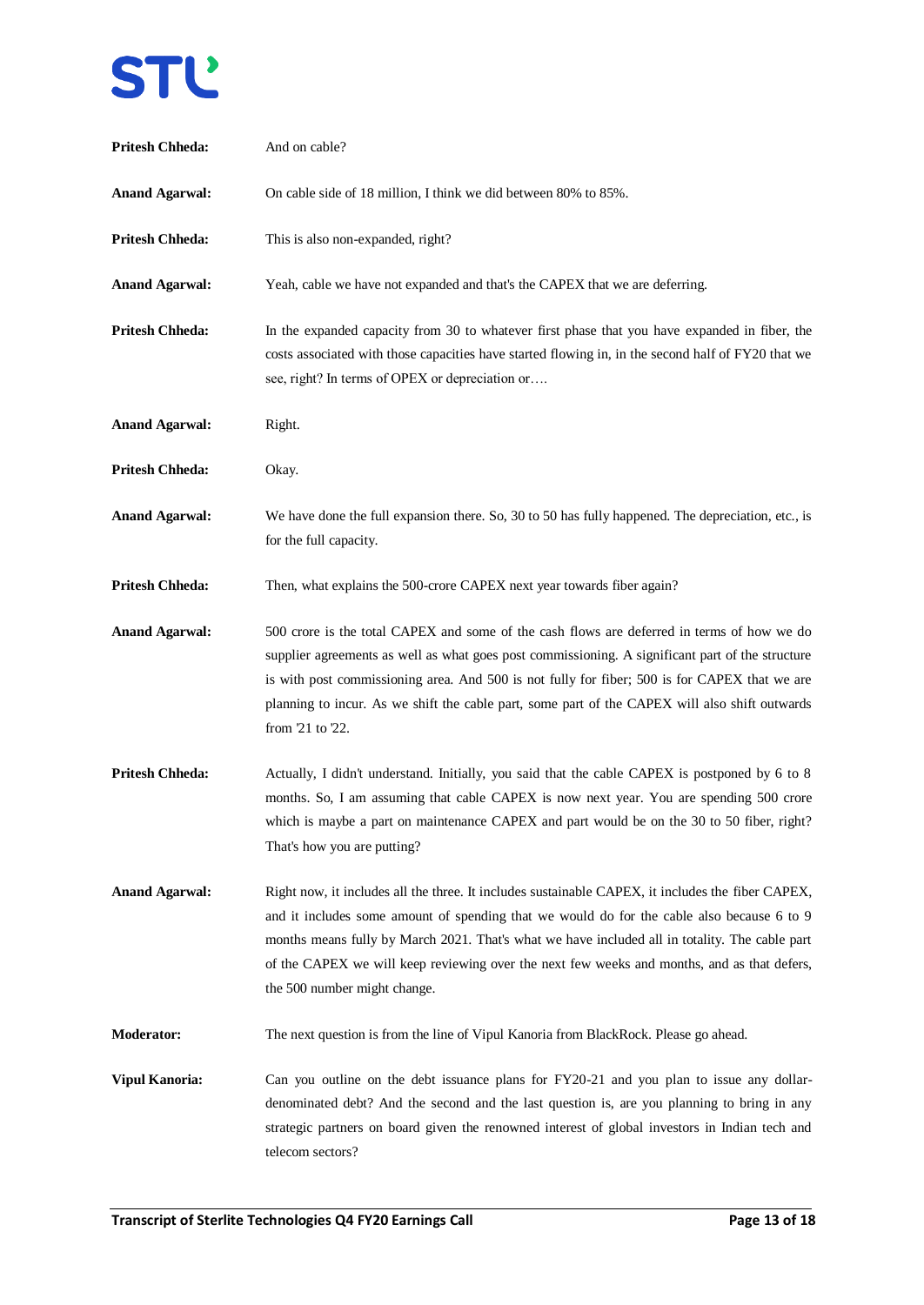- **Anand Agarwal:** On the debt side, currently, there isn't any plan of adding any dollar-denominated debt in consideration. All our receivables as well as payables, we convert it and hedge it fully to rupee. So, at least currently, there is no plan. And also on the strategic side in terms of getting any investor on board, nothing on plan right now.
- **Moderator:** The next question is from the line of Harshit Patel from Equirus Securities. Please go ahead.
- **Harshit Patel:** Sir, the first one would be a bookkeeping question. Could you give a revenue breakup between products and services in the last quarter?
- Anand Agarwal: Harshit, we are increasingly moving towards.. If I look at it in a traditional way, it might be of the order of 60-40, but now it's getting all integrated. Most of our service offerings are coming along with end-to-end solutions. It would be of the order of 60% & 40%. But increasingly, our offering is now becoming integrated solutions.
- **Harshit Patel:** Sir, the second one would be on the T-fiber project with the Telangana government. Could you tell us the size of the project and how much will it take to execute it fully?
- **Anand Agarwal:** I think the size of the project is about Rs. 1,500 crore or of that magnitude. And it will be executed largely within FY21 and partly in FY22.
- **Moderator:** The next question is from the line of from Rishabh Chudgar from ENAM Holdings. Please go ahead.
- **Rishabh Chudgar:** Just a quick question. Sorry, I missed out the number which you shared on the product and services revenue breakup and the margins in this business for the quarter.
- **Anand Agarwal:** Rishabh, what I was mentioning was that more and more of our total sales is now going in as solutions where products are an integral part of services. Over the whole year if we look at it in a traditional way, we looked at it about 52% went off as just pure-play services and 48% went on in terms of products either sold directly to the customers or embedded within the services as such.
- **Rishabh Chudgar:** Would it be possible to share the margin also for this?
- **Anand Agarwal:** The margin portfolio has been largely similar. I think close to about 24% for the products and about 14-odd percent for the services.
- **Rishabh Chudgar:** Sir, I just wanted some more clarity. We have mentioned that the CAPEX for FY21 is going to be 500-odd crore. Will it be possible to break up this CAPEX in terms of what is going towards fiber and what is going towards cable?
- **Anand Agarwal:** Yeah. I think about 15-odd percentage spending from the fiber side. So, 225 to 250 crore was for fiber, about 50 to 60 crore is sustainable, and about maybe close to 200 crore is about cable, very ballpark numbers.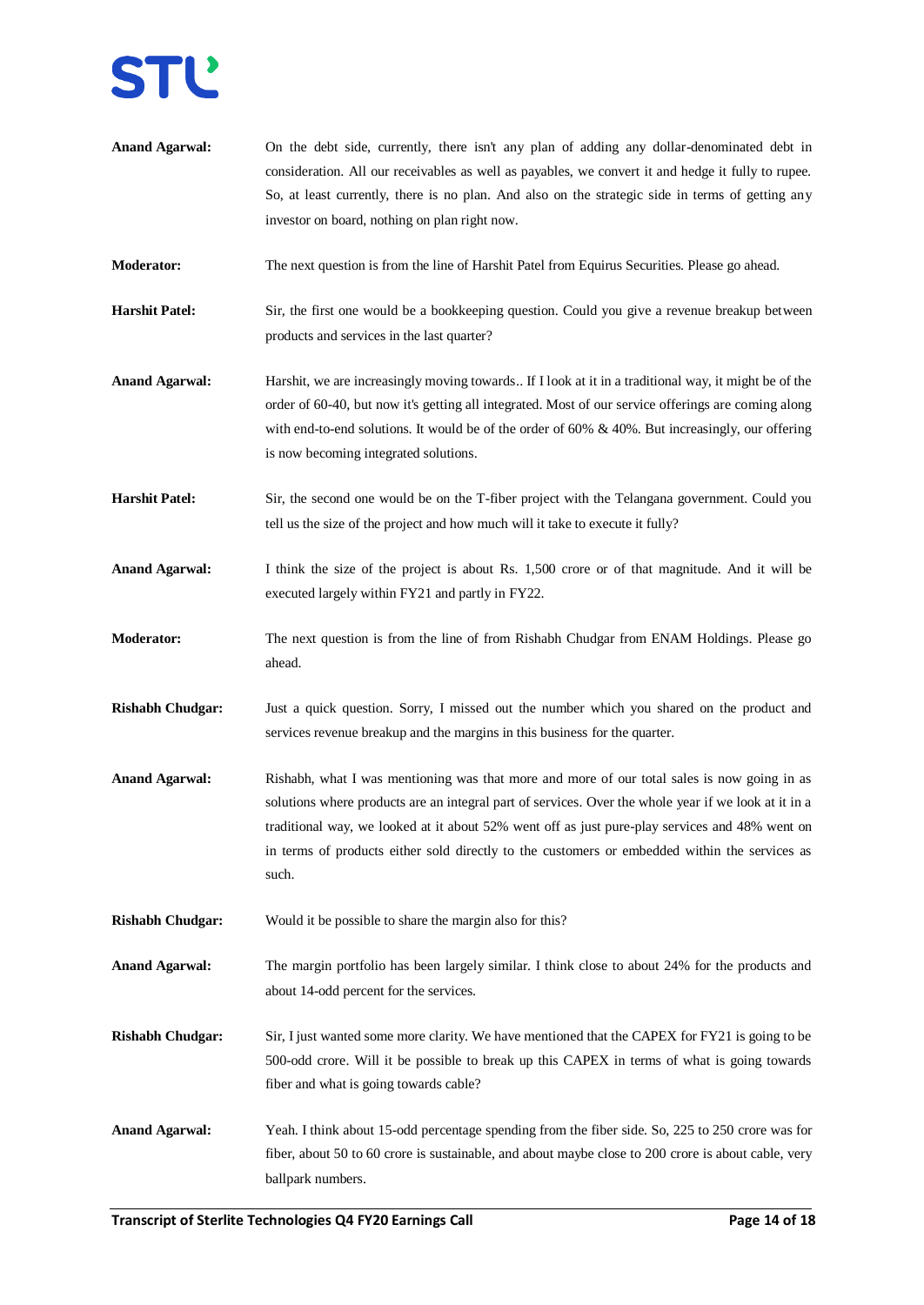- **Rishabh Chudgar:** In the last year, we incurred a CAPEX of 421-odd crore. I just wanted to understand in terms of what went towards fiber and how much capacity were we able to create from this CAPEX that went towards fiber?
- **Anand Agarwal:** We have been spending in a structured form on the fiber. The fiber total investment is about Rs. 1,500 crore and what we spent in last year was largely towards the fiber expansion. The expansion of 15 to 50 million is over and the cash flow is happening over a deferred period of time.

**Moderator:** The next question is from the line of Alok Deora from Yes Securities. Please go ahead.

- **Alok Deora:** Sir, most of the questions have been answered. Just a couple of questions I had. One was on the order book front where you have given the breakup of what would sort of come in FY21 and FY22. It's just around 4,000 crore which is showing up in FY21. Does that mean that the balance orders of around 6,000 crore would only start contributing in FY22? How should we read that number?
- **Anand Agarwal:** Of the orders that we have started the year of about 10,000 crore, 4,000 will get executed in FY21 and 6,000 will carry over from next year. At the same time, during this year, we will book more orders and part of those will be used for revenue during the current year.
- **Alok Deora:** Right now, say, if we are executing around 4000 crore that comes into revenue in FY21 and if we win, say around 1,500 or 2,000 crore worth of orders in the first half, then that will contribute to the revenues. So, what kind of growth rate then we are looking at for FY21? Because we have done around 5,000-odd crore in FY20; any number on FY21 growth or any revenue number on that?
- **Anand Agarwal:** Alok, we normally don't give out guidance, and especially in the current year, looking at how the situation is. As we said, Q1 is going to be low. We believe that H2 will be a good half based on both the visibility on orders, engagement, RFQs that we have. So, maybe when we meet next quarter, we would have a much better visibility on H2 growth. Right now, I would not want to give FY21 growth number.
- **Alok Deora:** And just 1 question on the revenue mix. While you mentioned that it's becoming more integrated, however, you gave some number as far as the Q4 mix is concerned of products and services. What would the same number be for the full year of FY20, if you can just give a broad number on that?
- **Anand Agarwal:** The full year, as I said, the number is about 52% in services, the way we used to look at earlier and 48% for the products.
- **Alok Deora:** Just one last question. This 8500 crore RFQ which you mentioned, that's largely towards the services or it's towards the products or how is the mix like? If you can just broadly indicate that?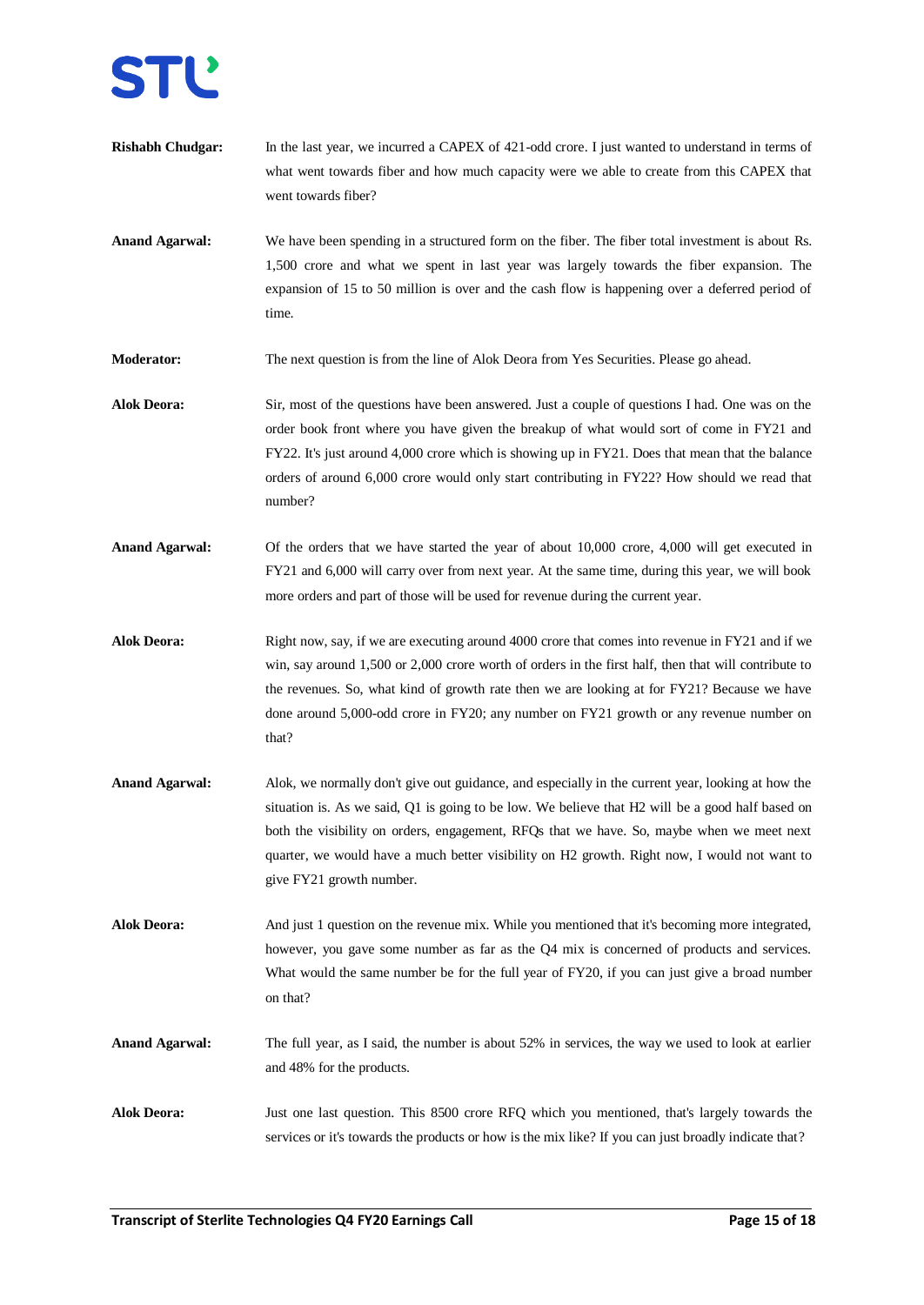- **Anand Agarwal:** Again, most of the new RFQs that we are participating in is an integrated solution. Even when we are doing just a product, it's a product mix as a full solution. More and more of our offerings are being in the form of the 4 solutions that we highlighted during the presentation. And it includes for the current year as well as the multiple years moving forward.
- **Alok Deora:** You mentioned about the margin profile of around 24% in products and around 14% in services. When we mention integrated solutions, then should we consider around 18% to 19% sort of blended margin profile?
- **Anand Agarwal:** Yeah, it's something like that. It will be closer towards 18-odd percent.
- **Moderator:** The next question is from the line of Ravi Mehta from Deep Financial. Please go ahead.
- **Ravi Mehta:** Most of the questions are answered, just 1 small clarification. When 20% to 25% of the order book is O&M, which usually staggers over a period of 5 to 7 years; I was just getting a sense that the expected top line what you shared on the presentation, it can't be 4 and 6, right? Can you highlight that?
- **Anand Agarwal:** We are not talking about top lines, Ravi. We just gave a color on the order book time lines of execution for that. You're absolutely right that some part of the O&M part will kick in FY21, but largely, it will be from FY22 and '23 onwards. So about 4,000 crore of the 10,000 crore will get executed in FY21. About the other 4,000 will get largely executed within FY22. The other 2,000 crore will go over a period of 7 to 8 years. This is just to provide a perspective that we are now starting to have a sizable O&M revenue chunk, which kind of starts creating an annuity sort of a cash flow over the next 8 to 10 years.
- **Ravi Mehta:** Since we started with this service segment a while back, there is no O&M at the moment in our numbers?
- **Anand Agarwal:** No. The NFS project, as we said, has just moved into O&M. So, it's not significant. FY21 would have some numbers and '22 onwards, it starts becoming more and more relevant.
- **Ravi Mehta:** And any color on what it could be in '21 or '22?

**Anand Agarwal:** Typically, you can take at about 3% of the overall CAPEX size of the combined CAPEX. So, FY22, by that time, if we would have done close to 6,000 to 7,000 crore, it could be of the order of 200 crore.

- **Moderator:** The next question is from the line of Manav Madaan from ICICI Bank. Please go ahead.
- **Manav Madaan:** Congratulations on a good set of numbers. My questions have been answered. I just wanted your comments on the ROCE. While we know that since services mix is increasing, ROCE was supposed to be low, but 22%, is that a sustainable number going forward?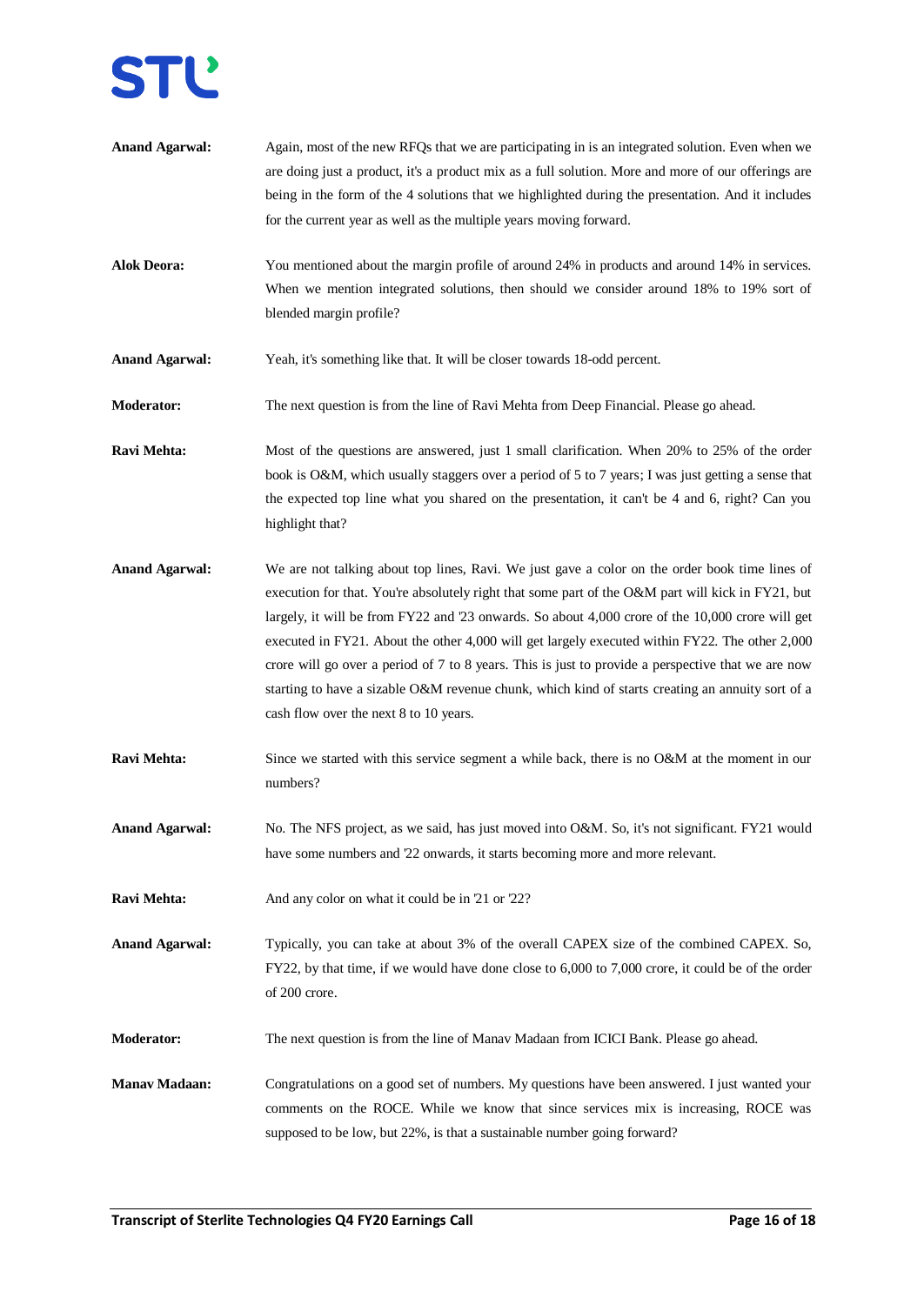- **Anupam Jindal:** In terms of the ROCE, we believe that as we start getting more utilization of the capacity, particularly from second half onwards, and we see more of revenue coming in, we believe that ROCE can improve. But yeah, from a perspective, 20% to 22% is definitely sustainable.
- **Moderator:** The next question is from the line of Shikha Mehta from Equitree Capital. Please go ahead.
- **Shikha Mehta:** Sir, I just have a couple of questions. The 4,000 crore that we have spoken about in FY21, could you give a breakup of product and service for that?
- **Anand Agarwal:** Shikha, we have converted all the way we look at the businesses in the integrated solutions offering. We are just not neither looking at it nor calculating the numbers anymore like that.
- **Shikha Mehta:** Sir, what percentage of the order book would be coming from the Government?
- Anand Agarwal: I think, the only order book from BharatNet would be the Telangana, etc. Close to about 20% would be the BharatNet kind of project.
- **Shikha Mehta:** What kind of payment cycle do we have when it comes to the Government? Like what's the working capital?
- **Anupam Jindal:** Shikha, I can address that. Broadly, we have, not from the government, but in the services business overall, we have a net working capital of about 120 days. And across the spectrum of the customers, we have seen that we are able to broadly manage this. This is by design. We are seeing that between 100 to 120 days of net working capital, we need to manage. And broadly, we are able to move in that direction. So, we are not really differentiating between customer to customer. As far as even the government or the public enterprises are also concerned, we have been able to do the work and collect money in reasonable time.
- **Shikha Mehta:** Sir, could you give some update on 5G? Because I think the auction is also going to be getting delayed. What is our view on that?
- **Anand Agarwal:** Our focus, Shikha, is that India currently requires even the 4G overall outlay to be strengthened. Only about 30% of the towers are connected with fiber. We believe the focus that we are seeing from most of the Indian ecosystem is towards strengthening the 4G, leveraging the spectrum that they have. And nobody is in a hurry at least in the Indian ecosystem to do 5G. The focus areas are from the incumbent telcos is towards 4G strengthening as well as fiber to the home and enterprise. And from the government side is focused more and more towards rural broadband. So, real 5G in terms of some investments will happen only in 2022 calendar from our estimate.
- **Moderator:** We'll take that as the last question. I would now like to hand the conference back to the management team for closing comments.
- **Anand Agarwal:** I would like to thank everyone for attending this call and for showing interest in our company, and I hope that we were able to address and clarify all your queries and comments. For any further questions and discussions, you can feel free to contact our Investor Relations team which